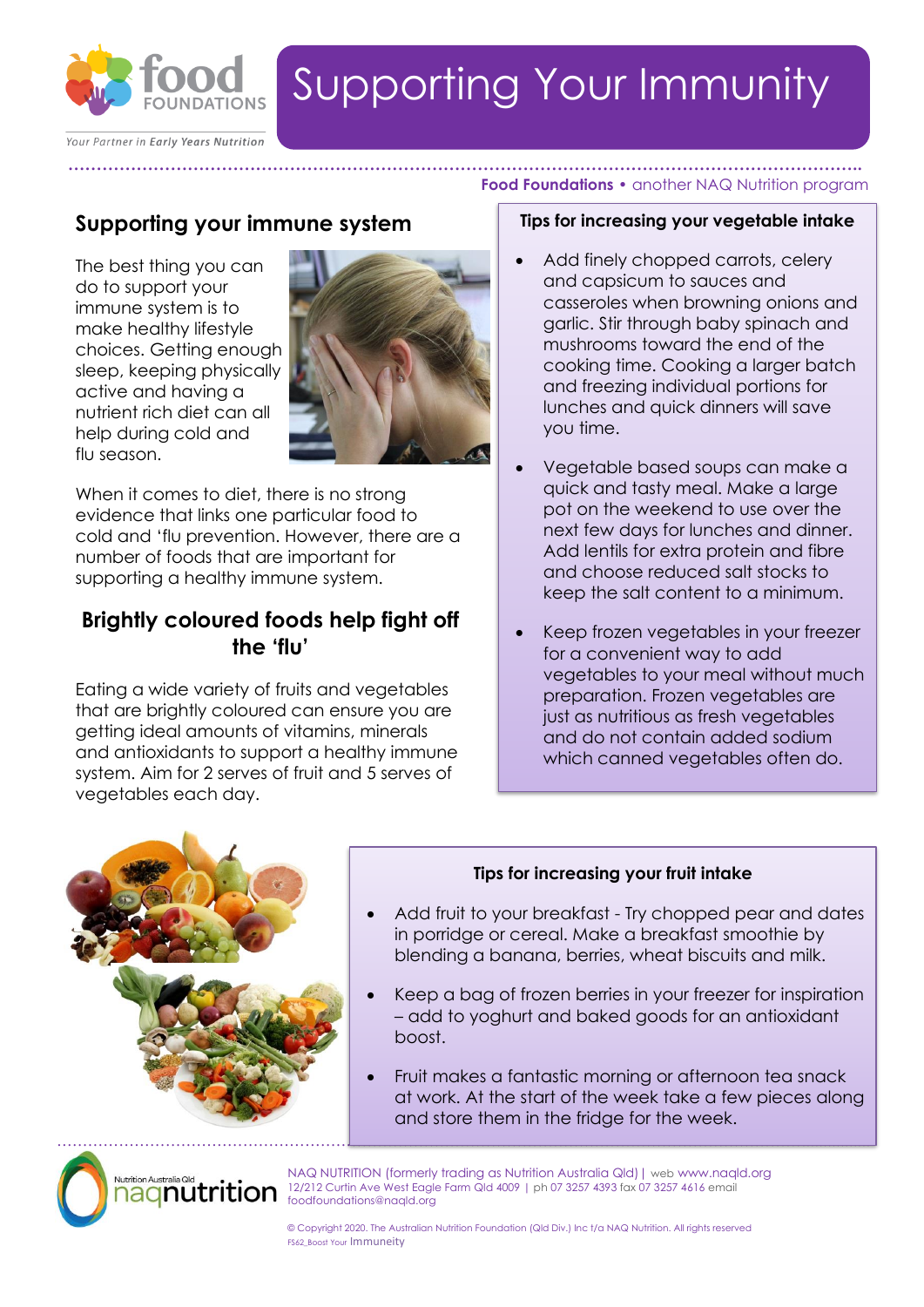

Your Partner in Early Years Nutrition

# Supporting Your Immunity

#### **………………………………………………………………………………………………………………………….. Food Foundations •** another NAQ Nutrition program

### **Specific nutrients to support your immunity**

#### **Zinc**

Zinc is crucial for the normal development and functioning of the cells and antibodies in our body that are our immune system.

Meat, fish and poultry are the major contributors to the diet but wholegrain cereals, fortified cereals, nuts and dairy foods also contribute substantial amounts.

It is best to get zinc from food sources as supplements can interfere with the absorption of other nutrients such as iron and copper. In general, zinc absorption from a diet high in animal protein will be greater than from vegetarian and vegan diets. If you follow a vegetarian/vegan diet check with your doctor or an Accredited Practising Dietitian as to whether you are getting adequate zinc through your diet

### **Vitamin C**

Vitamin C is important for maintaining a strong immune system. If you are having 2 serves of fruit and 5 serves of vegetables each day then you will be getting an adequate amount of vitamin C in your diet.

Vitamin C is a water soluble vitamin which means it can't be stored by the body. This means you need to replace it daily by consuming vitamin C rich fruits and vegetables.

## **Keep your fluid intake up**

Dehydration can cause lethargy, worsen cold and flu symptoms and slow down your digestion.

The recommended amount of fluid you need to drink is approximately 2 litres per day and it's best this comes mainly from water.

If you find that you are drinking much less water in winter, try these tips to increase your fluid intake:



#### **Tips for increasing fluid intake:**

Nutrition Australia Qlo

- Make a habit of always starting the day with a glass of water when you wake up. Your body dehydrates overnight and needs fluid for rehydration.
- Try warm water with a slice of lemon throughout the day for a warming way to increase your fluid intake.
- ………………………………………………………………………………………………………………………………................ • Try herbal teas such as peppermint, jasmine or lemon and ginger teas which are all caffeine free.

NAQ NUTRITION (formerly trading as Nutrition Australia Qld)| web www.naqld.org <u>aqnutrition</u> 12/212 Curtin Ave West Eagle Farm Qld 4009 | ph 07 3257 4393 fax 07 3257 4616 email foodfoundations@naqld.org

> © Copyright 2020. The Australian Nutrition Foundation (Qld Div.) Inc t/a NAQ Nutrition. All rights reserved FS62\_Boost Your Immuneity